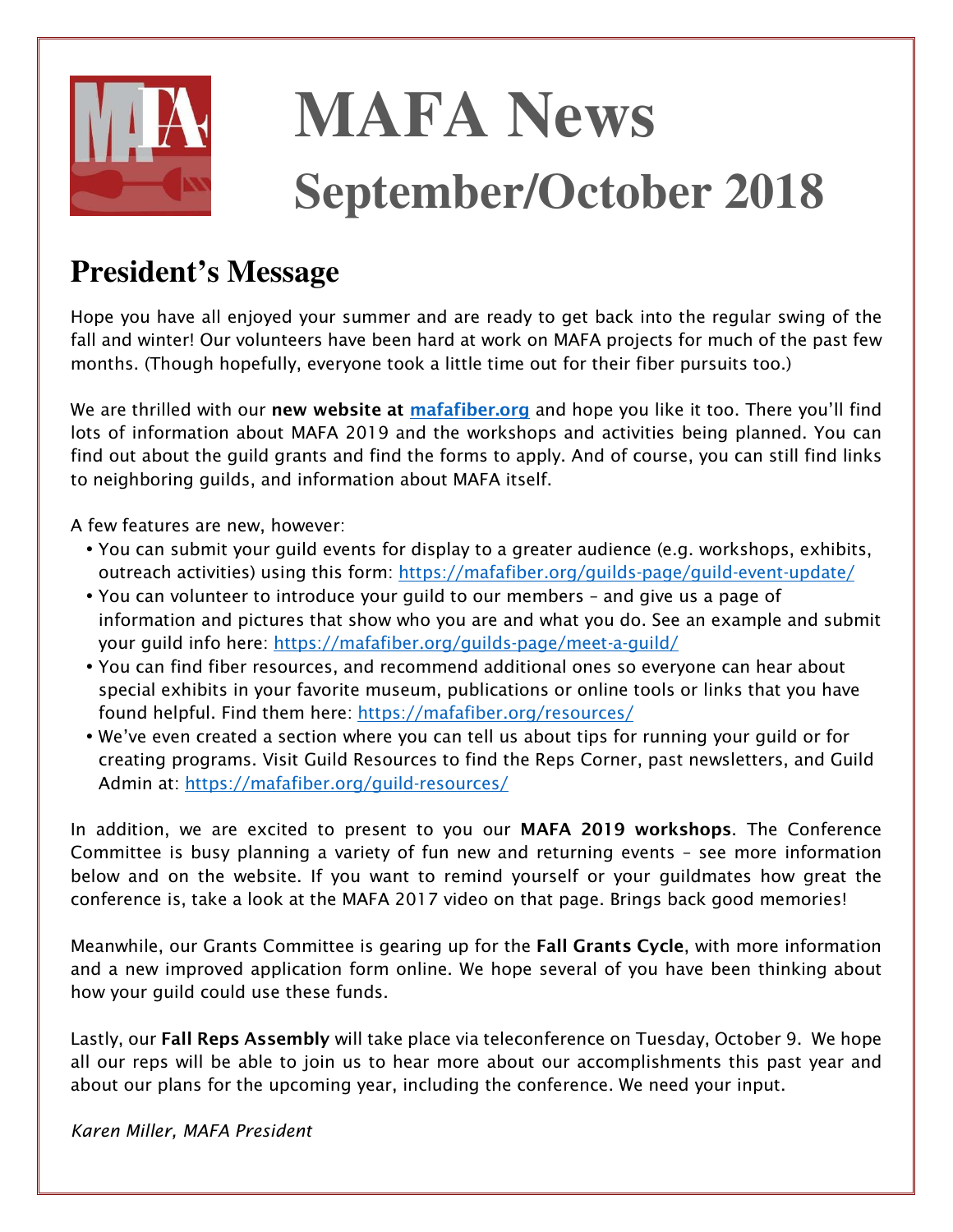# **Contents in This Issue**

- *Fall Reps Assembly*
- *Grants*
- *Fellowships*
- *Conference 2019 Updates*
- *Groups.io*
- *Upcoming Guild Events*
- *Textile Events in our Region*
- *How to update your guild info*

#### **Guild Renewals are due by October 1st! Please renew, update your guild info, pay your dues (or mail a check), and submit your membership list online at:**

**<https://mafafiber.org/join-us/guild-membership-application-renewal/>**

## **MAFA Reminders**

#### **Fall MAFA Reps Assembly**

**Our Fall Reps Assembly will take place via teleconference on Tuesday, October 9 at 7:00 p.m. Dial in number: (605) 475-4700, Access code: 634163#.**

#### **Other Important Dates**

- *September 1 Guild Grants Cycle Opens*
- *October 1 Guild renewals are due*
- *October 9, 7:00 p.m. Fall Reps Assembly Teleconference*
- *November 1 Grant Cycle Closes*
- *February 2, 2019 Registration for MAFA 2019 opens*
- *June 27-30, 2019 MAFA 2019 conference*

# **Apply for a MAFA Grant**

*MAFA will accept proposals for* **2019 Guild Grants** *starting September 1st. The deadline is November 1, 2018. Grant projects must be completed during 2019. Grants typically range from \$500 to \$1,500 for projects that further MAFA's mission. Successful proposals will show a clear impact/benefit that extends beyond the sponsoring guild. For additional information, including past grant awards and a preview of the application form, visit the website at:* 

*[https://mafafiber.org/grants/guild-grants/ P](https://mafafiber.org/grants/guild-grants/)lease direct questions to [grants@mafafiber.org.](mailto:grants@mafafiber.org)*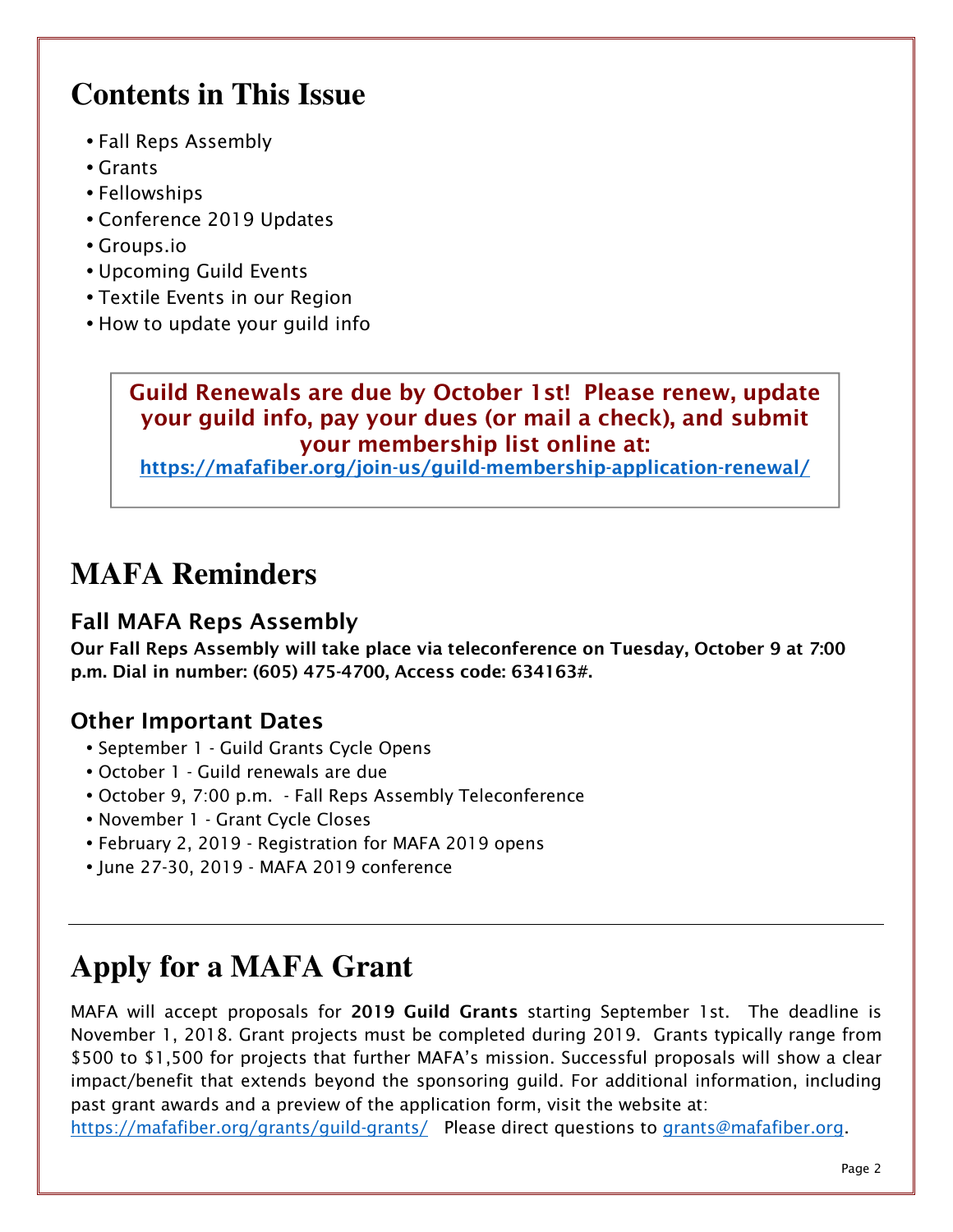# **Sponsor a Conference Fellow**

*MAFA will again offer a limited number of* **fellowships for 2019 conference attendees** *who will pass on knowledge gained at a Conference workshop to a broader audience. The \$300 fellowship is paid upon completion of a post-conference fellowship project. Each guild may sponsor one applicant. Fellowship applications, including a recommendation letter from the sponsoring guild, are due by April 1, 2019. Full details and preview of the fellowship application are available at [https://mafafiber.org/grants/fellowships/. Em](https://mafafiber.org/grants/fellowships/)ail questions to [grants@mafafiber.org.](mailto:grants@mafafiber.org)* 

# **CONFERENCE 2019 - June 27 - 30, Millersville University, PA**

**<https://mafafiber.org/conferences/2019-conference/>**

#### **Conference 2019 Workshops**

*We have an amazing 40 workshops in spinning, weaving, dyeing, felting and other fiber arts on tap for the conference. Visit the MAFA2019 pages on the website for a complete list of workshops here: [https://mafafiber.org/conference\\_year/2019/](https://mafafiber.org/conference_year/2019/)*

#### **Conference Volunteers Needed**

*Visit the website for the latest information on volunteer coordinators still needed. General volunteers will sign up after registration. Find out ways to get involved here: <https://mafafiber.org/conferences/2019-conference/get-involved/>*

#### **Spotlight on Fashion - Exhibit & Show**

The 2019 MAFA Conference will feature an exhibit of wearables and a Fashion Show that will *include a representative selection of submitted works. Perhaps you have something you've made within the past year that you'd like to share; or you have a project "on the shelf" waiting for the right moment to get started. If it's a garment, ensemble or accessory, then consider submitting it for the Spotlight on Fashion. FAQs regarding the Exhibit and Show are on the MAFA 2019 website: [https://mafafiber.org/conferences/2019-conference/faqs/special-exhibit-faqs/.](https://mafafiber.org/conferences/2019-conference/faqs/special-exhibit-faqs/) In the coming months we will post a Call for Entries, and an entry form will be available when conference registration begins.* 

*The Fashion Committee is starting to identify equipment we'll need for setting up the Exhibit. Please email [fashion.show@mafafiber.org if](mailto:fashion.show@mafafiber.org) you or your guild members have mannequins, grid wall units or other free-standing display stands that we could borrow for the conference.* 

#### **Fiber Artist Exhibit**

*A new and exciting addition for the 2019 MAFA Conference! There will be an inaugural Fiber Artist Exhibit with the theme "Threads of Communication". Express an event, story, message, conversation through the use of fibers. This is not restricted to a literal interpretation, an abstract approach may be leveraged. Find submission details on the website here:* 

*<https://mafafiber.org/conferences/2019-conference/schedule-events/artist-exhibit-threads-of-communication/>*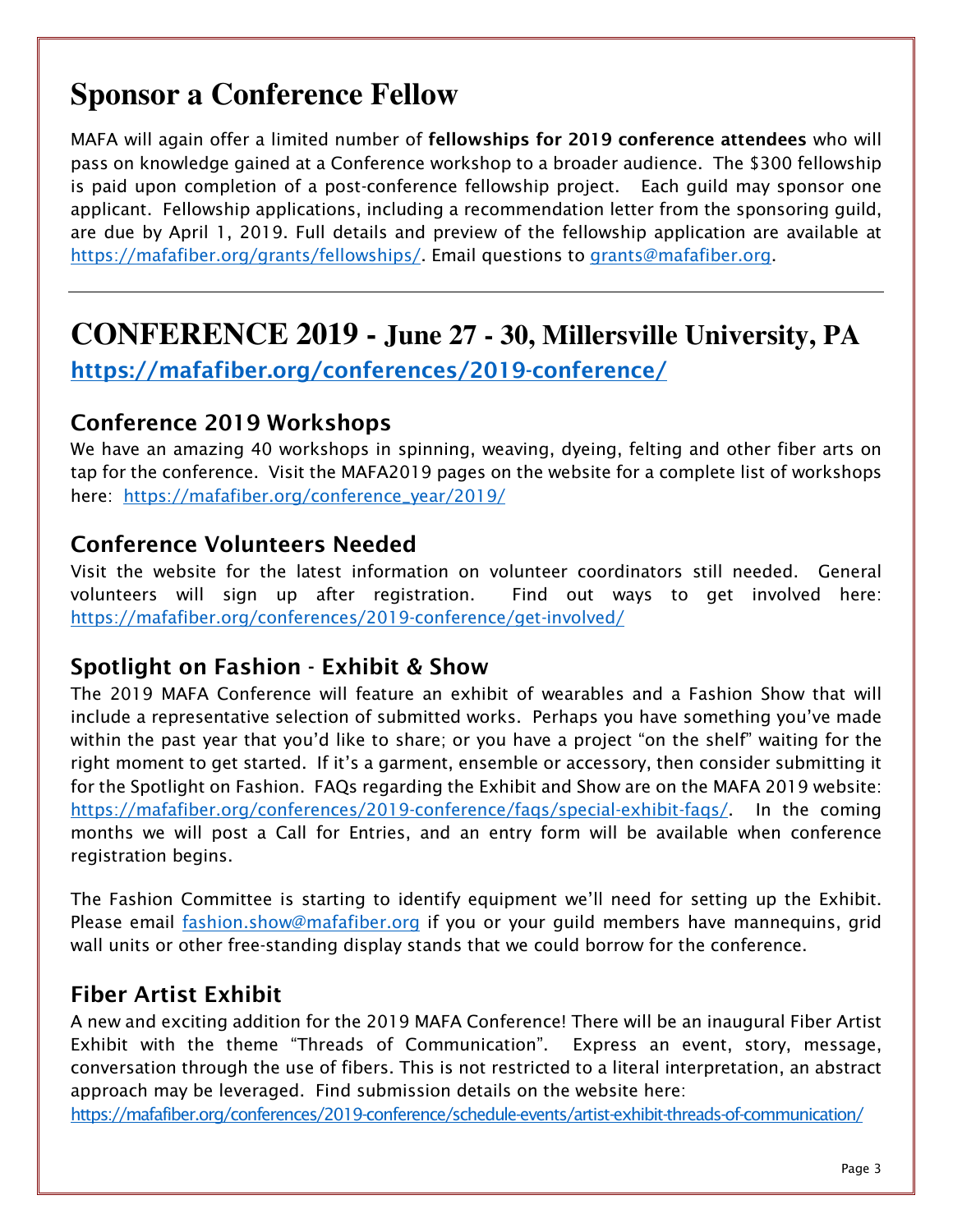#### **MAFA Kitchen Towel Exchange 2019**

*MAFA attendees, including instructors, are invited to participate in a kitchen towel exchange. All levels of weavers are welcome! Every participant will contribute one towel and receive one towel. Not a lot of weaving (read that as "low stress") but also an opportunity to see what other towel weavers are creating and be a part of a large exchange - easier than a snail-mail based weaving exchange!* 

*Towels will be collected during registration and then put on display for all conference attendees to enjoy. At the exchange event, every participant's name will be in the "hat". When your name is pulled, you will find the towel that you made and personally present to the person who drew your name. This process will be done one at a time until all towels have found their new owners.* 

*Find guidelines and details on the exchange here: <https://mafafiber.org/conferences/2019-conference/schedule-events/kitchen-towel-exchange/>*

#### **Silly Spinning Games & Skein Competition**

*Not only will there be a return of our 2017 "Silly Spinning Games" at the 2019 MAFA Conference but we've added a bona fide competition for handspun skeins, right down to the ribbons! Watch the website for further information about how to prepare for games including gloves (rubber AND cotton!), tinsel, partners, and other wacky challenges—as well as parameters for entering your very finest handspun skeins for adjudication and helpful commentary by skilled judges! Best of all, both kinds of competition are open to attendees at the 2019 at no cost whatsoever. <https://mafafiber.org/conferences/2019-conference/schedule-events/skein-competition/>*

*<https://mafafiber.org/conferences/2019-conference/schedule-events/silly-spinning-games/>*

#### **Conference Goody Bag Items**

*There will be a call for goody bag items next year – so as you plan your 2018-19 guild programs, remember that you might want one to make little items that would make nice "goodies." You can see some examples of goodies from past years here on the MAFA 2017 conference site: [www.mafa-conference-2017.org/handcrafted-take-away-treasures/.](http://www.mafa-conference-2017.org/handcrafted-take-away-treasures/)*

### **MAFA Reps Groups.io Info**

*Reps, be sure to join the mafareps group at [https://groups.io/g/mafareps. T](https://groups.io/g/mafareps)o join, click on "Apply*  for Membership in this Group", or email me for an invite at *membership@mafafiber.org*. We *particularly want guilds to enter program, workshop and instructor info in our Programs & Workshops database here: [https://groups.io/g/mafareps/table?id=3297.](https://groups.io/g/mafareps/table?id=3297)*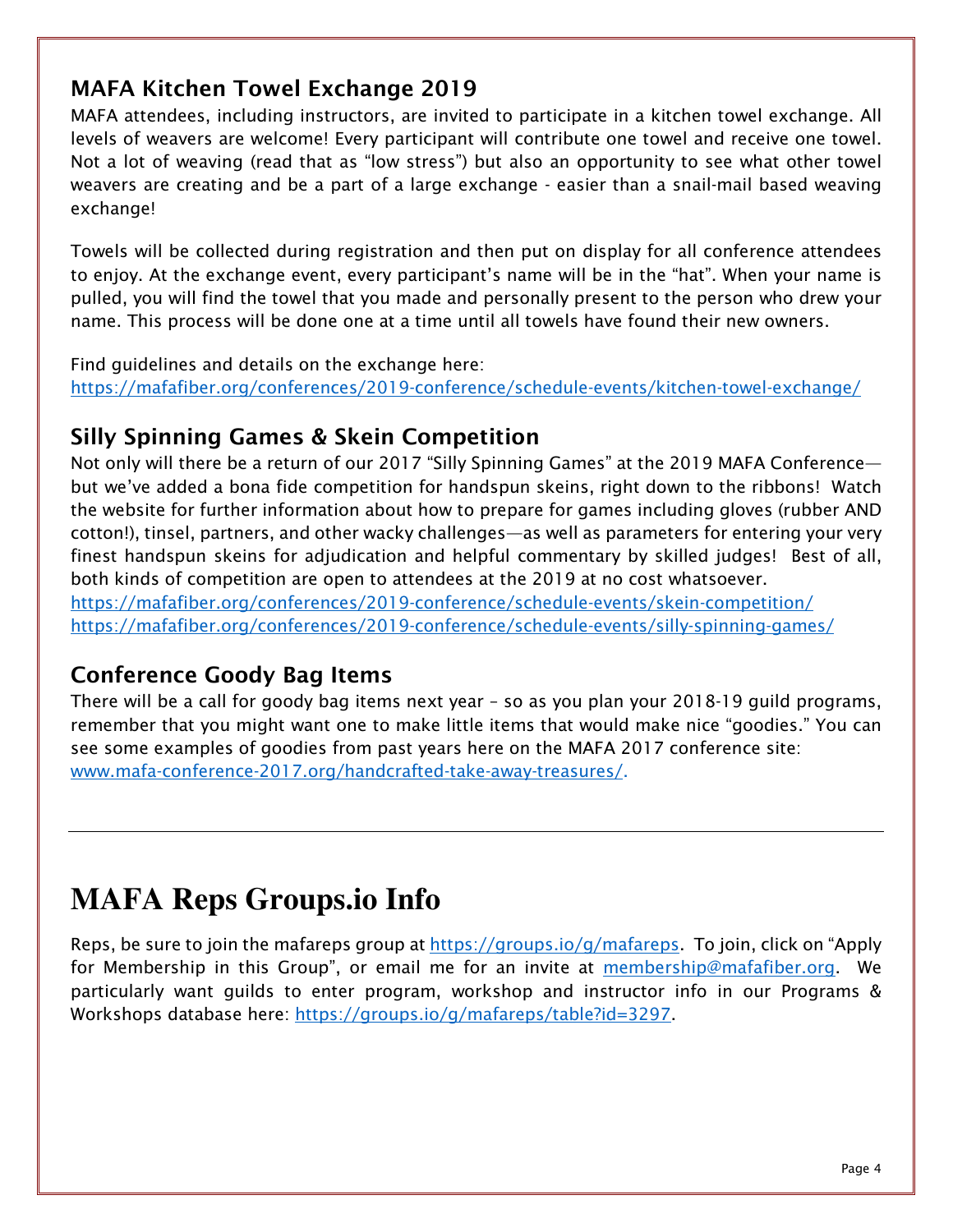# **Upcoming Guild Events**

*Let us help you publicize your guild exhibits, workshops, outreach events and sales! Visit the new and improved* **Guild Events** *listing on the website here: <https://mafafiber.org/events/>*

*Guilds may submit info on events, workshops, programs and sales for the website and newsletter by submitting the online form here: <https://mafafiber.org/guilds-page/guild-event-update/>*

*You may also email newsletter items to [membership@mafafiber.org b](mailto:membership@mafafiber.org)efore October 21 for inclusion in the November/December MAFA News.* 

**North West Spinners & Weavers***, in Meadville, PA, will have spinning demonstrations at the Highland Games in Edinborough, PA, September 6-9. [http://www.edinboro.edu/events/highland-games/.](http://www.edinboro.edu/events/highland-games/)*

**Susquehanna Valley Spinners Weavers Guild** *is having a workshop on* **Braid-O-Rama***, that will be open to MAFA members. Instructor, Ann Weaver is from Baltimore. Ann will teach her students how to knit Latvian Braids and multiple variations using the technique. This is done in the round and you will leave with a unique cowl project. You can follow Ann on Instagram and find her designs on Ravelry, where her username is weaverknits. Visit the SVSWG website at: <https://www.svswg.org/>*

*November 10th 2018, 1:00-4:00 pm* 

*Union County Library, 255 Reitz Boulevard, Lewisburg PA 17837* 

*Cost: \$85.00 plus small fee for handouts* 

*Deadline to register: Oct 10th Policy: If class does not fill a full refund will be given. If you cancel for any reason your payment is non-refundable.* 

*Make check payable to: SVSWG and send to: SVSWG, Box 182, Lewisburg, PA 17837* 

**Central Pennsylvania Guild of Handweavers** *offers the Guild Advancement Program (GAP). Designed to encourage weavers of all levels of development to advance their knowledge and skills in the 5 level program. Find a program booklet at:* 

*<http://www.centralpaweavers.com/gap-program.html>*

**Fiber Guild of the Blue Ridge** *has an active outreach program at schools, events, and festivals. <https://www.fiberguildbr.org/fairs-and-festival-demonstrations/>*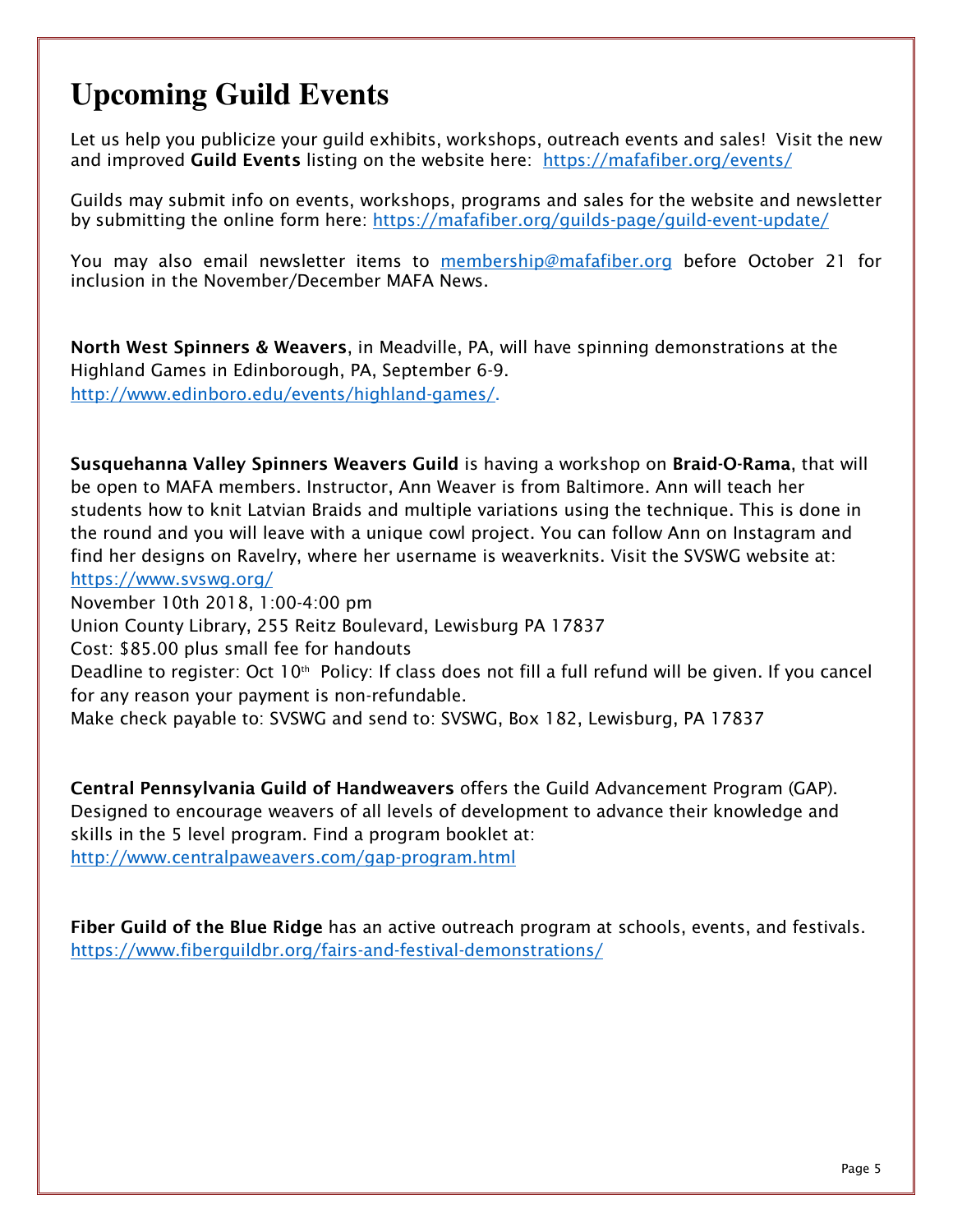## **Textile News in Our Region**

**New York Members:** *Find out about activities, festivals and guild meetings in the Hudson River Valley here: <http://www.hudsonvalleyfiberartsnetwork.com/>*

#### **Festivals**

**New Jersey Sheep & Fiber Festival***, September 8-9, Hunterdon County Fairgrounds, Ringoes, NJ. <http://njsheep.net/>*

**Pennsylvania Endless Mountain Fiber Festival***, September 8-9, Harford Fair Grounds, New Milford, PA.<http://www.endlessmountainsfiberfest.com>*

**The Finger Lakes Fiber Festival***, in Hemlock, NY, will be September 15-16, <http://gvhg.org/fiber-fest>*

**14th Annual WNY Fiber Arts Festival (formerly Knox Farm)***, Saturday, September 22, 2018. Fireman's Field, East Aurora, NY. <http://wnyfiberartsfestival.org/>*

**Adirondack Wool and Arts Festival***, September 22-23, 2018. Washington County Fairgrounds, Greenwich, NY.<http://www.adkwoolandarts.com>*

**Shenandoah Valley Fiber Festival***, September 29-30, Clary County Ruritan Fairgrounds, Berryville, VA. <https://www.shenandoahvalleyfiberfestival.com>*

**Fall Fiber Festival and Montpelier Sheep Dog Trials***, October 6- 7, across from James Madison's Montpelier, VA. <https://fallfiberfestival.org>*

**New York State Sheep & Wool Festival (Rhinebeck)***, October 20-21, Dutchess County Fairgrounds, Rhinebeck, NY. <https://www.sheepandwool.com/>*

**Southeastern Animal Fiber Fair***, October 26-28, WNC Fairgrounds, Asheville, NC. <https://saffsite.org/>*

#### **Exhibits**

**A Nomad's Art: Kilims of Anatolia,** *Opens September 1, 2018, GWU Textile Museum, Washington, DC. Woven by women to adorn tents and camel caravans, kilims are enduring records of life in Turkey's nomadic communities, as well as stunning examples of abstract art. <https://museum.gwu.edu/kilims>*

**Color Improvisations 2: An International Exhibition of Contemporary Quilts***, Textile Museum of Canada, Toronto, now through September 23. <http://www.textilemuseum.ca/exhibitions/current-exhibitions/color-improvisations-2-an-international-exhibition>*

**Heavenly Bodies: Fashion and the Catholic Imagination***, Metropolitan Museum of Art, NYC, runs through October 9. <https://www.metmuseum.org/exhibitions/listings/2018/heavenly-bodies>*

**Alling Coverlet Museum***, in Palmyra NY, has a collection of simple 4H to jacquard coverlets. <http://historicpalmyrany.com/alling.htm>*